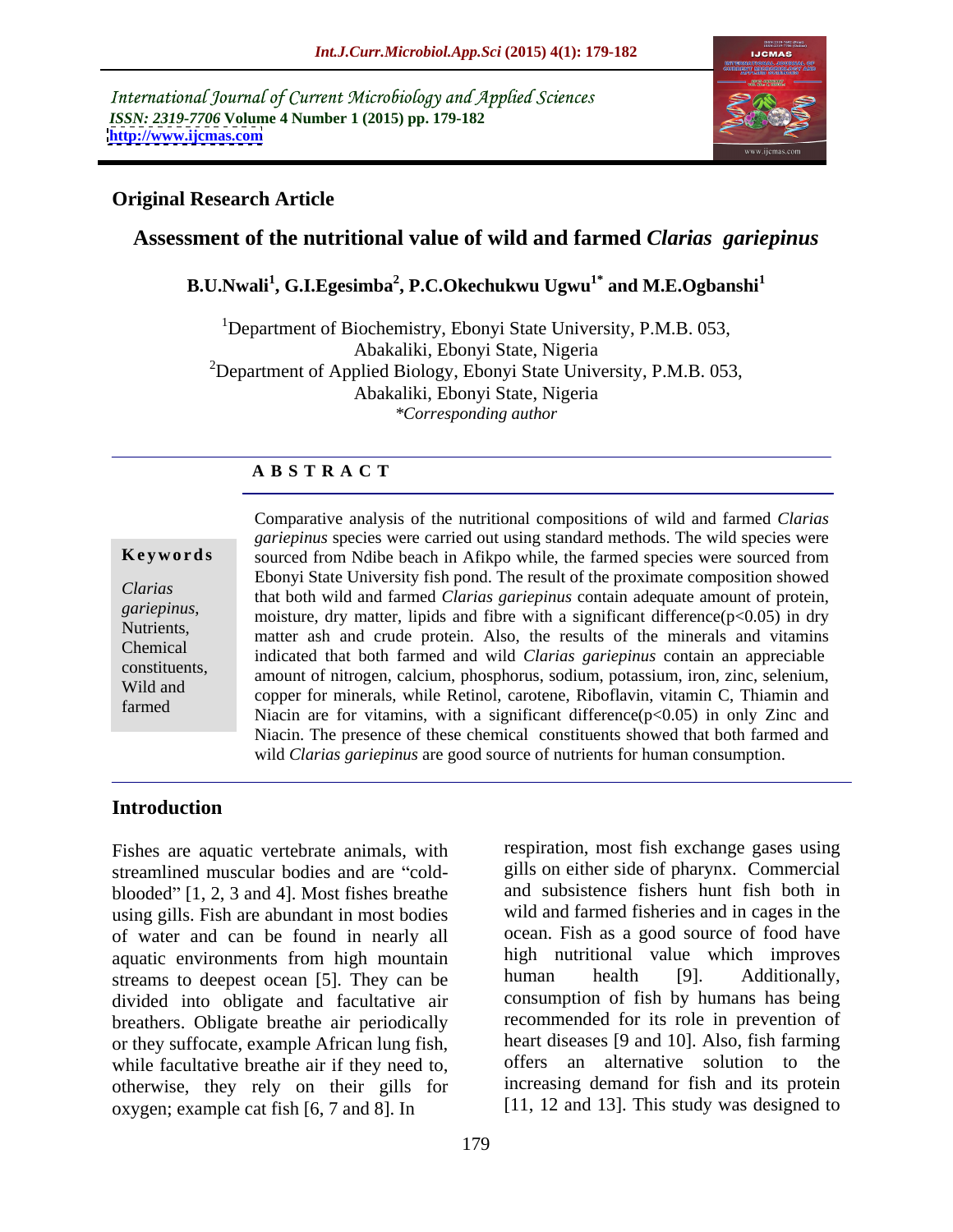evaluate the nutritional contents of *Clarias gariepinus* farmed and wild fish.

container prior to use. All the analysis were

carbohydrate, fibre, dry matter and calorific

### **Measurement of selected minerals**

Selected minerals: Calcium, Magnesium, Potassium, Sodium, Phosphorus, Nitrogen, Iron, Zinc, Selenium and Copper were Association of Official Analytical Chemist

Selected Vitamins: vitamin A, riboflavin, association of official Analytical chemist A.O.A.C., (2005)

## **Results and Discussion**

**Materials and Methods** presented in Table 1 showed that *Clarias*  **Collection and Preparation of Samples** calorific values and moisture content, dry Fish samples of wild *Clarias gariepinus* lipids, ash contents in both wild and farmed were purchased from fishermen at Ndibe samples. However, there was no significant Beach Afikpo in Ebonyi State while farmed difference between the wild and farmed fish were purchased from the Department of species. This confirms *Clarias gariepinus* as Fisheries and Aqua culture fish pond in a good source of these nutrients. The high Ebonyi State University, Abakaliki. In the percentage of protein shows that the wild laboratory, all the bones and viscera were and farmed *Clarias gariepinus* can be used removed and discarded, other parts were as a sole source of protein. The mineral oven dried at 105°C, cooled and blended contents of *Clarias gariepinus* were also into fine powder and stored in a plastic investigated in both wild and farmed done at National Crop Research Centre Na, P, N, Fe Zn, Se and Cu were present in Umudike, Abia State. both samples. Iron was the most abundant **Proximate analysis:** (Table 2). Nitrogen concentrations are The standard method of AOAC (1990) was it also, plays an important role in pregnancy. used. This was used to determine the major The high value of calcium portrays that components of food, which include *Clarias gariepinus* plays a role in bone and moisture, lipids (fats), ash (mineral), protein, strong teeth formation [12 , 14 and 15]. values. might be an added advantage due to the determined using Atomic Absorption mormal growth of both letters and mother [0]. Spectrophotometer (AAS) based on the vitamin content of both wild and farmed which showed appreciable levels of Vitamin A.O.A.C., (2005). **Measurement of selected vitamins** A in both samples shows its potential in carotene, retinol, thiamin, and niacin were of vitamin C. in *Clarias gariepinus*, showed determined using atomic absorption its ability in maintenance of normal spectrophotometer (AAS) based on connective tissue and for wound healing The results of proximate composition as *gariepinus* have an appreciable level of matter and crude protein, crude fibre and samples. The result showed that Ca, Mg, K, mineral in *Clarias gariepinus* as shown in necessary for digestion of food and growth; Lower sodium content of *Clarias gariepinus* direct relationship of sodium intake with hypertension on human [7]. The presence of Zinc in the samples could mean that *Clarias gariepinus* can play valuable roles in blood boosting and help in pregnancy for the normal growth of both fetus and mother [6]. The vitamin content of both wild and farmed *Clarias gariepinus* were also investigated, A and Vitamin C. The presence of Vitamin human health and its essential for vision, growth and reproduction [16]. The presence [16]. The Thiamin (B) concentration in the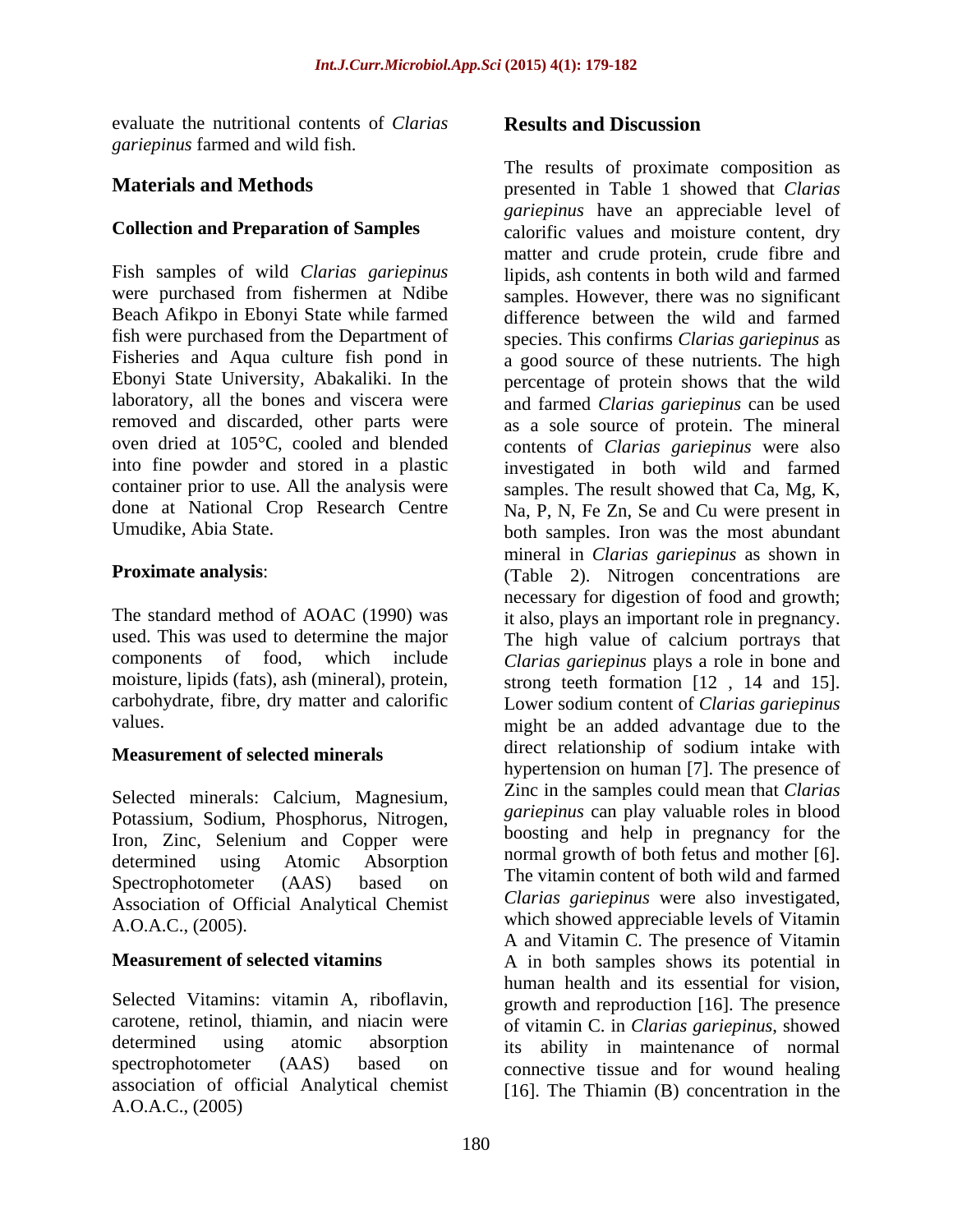nervous system [16]. minerals.

samples showed its ability in energy The result of this study showed that *Clarias*  metabolism and proper function of the *gariepinus* is a good source of vitamins and minerals**.**

| <b>Table.1</b> The proximate composition of wild and farmed Clarias go | gariepinus |  |  |
|------------------------------------------------------------------------|------------|--|--|
|                                                                        |            |  |  |

| <b>Parameters</b> | Wild $(\% )$                  | Farmed (%)                    |
|-------------------|-------------------------------|-------------------------------|
| Dry matter        | $24.35 \pm 0.01^b$            | $27.95 \pm 0.01$ <sup>a</sup> |
| Moisture content  | $75.65 \pm 0.01^a$            | $72.65 \pm 0.01^b$            |
| Ash               | $1.29 \pm 1.15^{b}$           | $1.05 \pm 0.01$ <sup>a</sup>  |
| Crude protein     | $19.2 \pm 0.01^b$             | $23.19 \pm 0.01^a$            |
| Lipid             | $1.34 \pm 0.01$ <sup>a</sup>  | $1.06 \pm 0.01$ <sup>b</sup>  |
| Crude fibre       | $3.80 \pm 0.01$ <sup>a</sup>  | $4.94 \pm 0.01$ <sup>b</sup>  |
| Calorific value   | $89.38 \pm 0.01$ <sup>a</sup> | $102.18 \pm 2.0^{\circ}$      |
| Carbohydrate      | Not detected                  | Not detected                  |

The result is presented as mean  $\pm$  standard deviation of the triplicate determination of both wild and farmed *Clarias gariepinus*. Means of the same row with the same superscripts are not significantly different at 0.05% level.

| <b>Minerals</b> | $\text{Wild}(mg)$ | Farmed(mg)        |
|-----------------|-------------------|-------------------|
| Calcium         | $1.61 \pm 0.01a$  | $1.51 \pm 0.01b$  |
| Magnesium       | $0.97 \pm 0.01a$  | $0.79 \pm 0.01$ b |
| Potassium       | $0.75 \pm 0.00$ a | $0.68 \pm 0.00$ b |
| Sodium          | $0.45 \pm 0.01a$  | $0.25 \pm 0.01$   |
| Phosphorus      | $1.29 \pm 0.01a$  | $1.23 \pm 0.01b$  |
| Nitrogen        | $3.08 \pm 0.01$ b | $3.71 \pm 0.01a$  |
| Iron            | $13.58 \pm 0.01a$ | $13.55 \pm 0.01b$ |
| Zinc            | $9.60 \pm 0.01$ b | $11.67 \pm 0.01a$ |
| Selenium        | $0.48 \pm 0.00 a$ | $0.38 \pm 0.00$ b |
| Copper          | $0.90 \pm 0.01$ a | $0.08 \pm 0.01$   |

| Table.2 The mineral composition of wild and farmed Clarias gariepinus |  |  |
|-----------------------------------------------------------------------|--|--|
|                                                                       |  |  |

The result is presented as mean ± standard deviation of triplicate determination of both wild and farmed *Clarias gariepinus*. Means of the same row having the same superscripts are not significantly different at 0.05% level.

| <b>Table.3</b> Selected vitamin composition of wild and<br>gariepinus<br>ıd farmed<br>Clarias |  |
|-----------------------------------------------------------------------------------------------|--|
|-----------------------------------------------------------------------------------------------|--|

| <b>Vitamins</b> | Wild (mg)          | Farmed (mg)       |
|-----------------|--------------------|-------------------|
| Retinol         | 22. $05 \pm 0.01b$ | $30.07 \pm 0.01a$ |
| Carotene        | $19.68 \pm 0.02$ b | $30.20 \pm 0.01a$ |
| Riboflavin      | $0.09 \pm 0.00$ b  | $0.15 \pm 0.00 a$ |
| Vitamin C       | 12. $20 \pm 0.01$  | $13.32 \pm 0.01a$ |
| Thiamin         | $0.25 \pm 0.01$ b  | $0.40 \pm 0.01a$  |
| Niacin          | $0.05 \pm 0.01a$   | $0.02 \pm 0.00$ b |

The result is presented as mean ± standard deviation of triplicate determination of both wild and farmed *Clarias gariepinus*. Means of the same row having the same superscripts are not significantly different at 0.05% level.